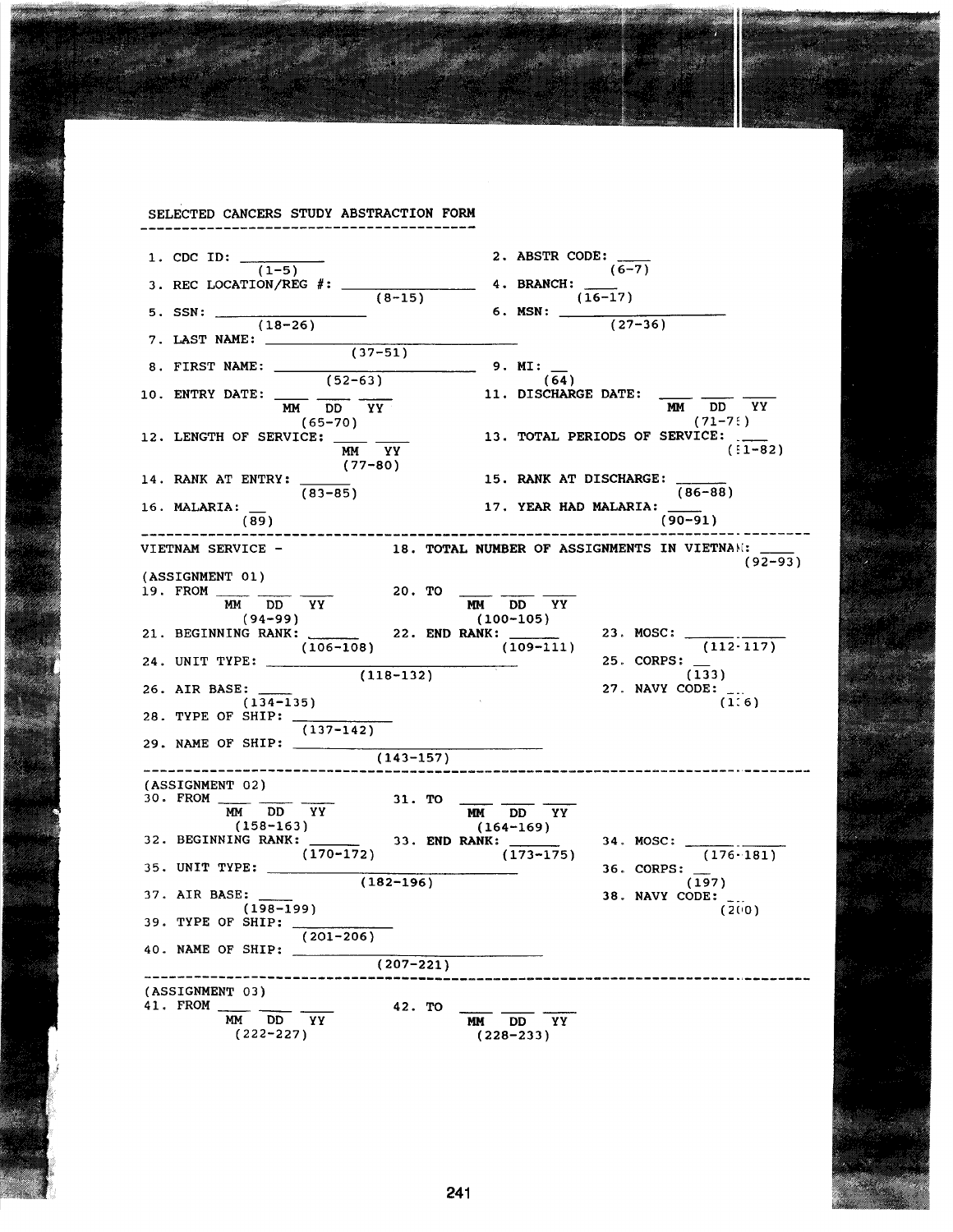|                                      | 43. BEGINNING RANK: 44. END RANK: _____<br>$(234-236)$<br>$(237 - 239)$ | 45. MOSC:<br>$(240-245)$          |  |  |
|--------------------------------------|-------------------------------------------------------------------------|-----------------------------------|--|--|
|                                      |                                                                         | 47. CORPS: $\_\_$                 |  |  |
| 50. AIR BASE:<br>$(262 - 263)$       | $(246 - 260)$                                                           | (261)<br>49. NAVY CODE:<br>(20.1) |  |  |
| $51.$ TYPE OF SHIP:<br>$(265 - 270)$ |                                                                         |                                   |  |  |
| 52. NAME OF SHIP:                    | $(271 - 285)$                                                           |                                   |  |  |
| ADDITIONAL INFORMATION               |                                                                         |                                   |  |  |
| <b>ITEM/COMMENT:</b>                 |                                                                         |                                   |  |  |
|                                      |                                                                         |                                   |  |  |
| ITEM/COMMENT:                        |                                                                         |                                   |  |  |

, /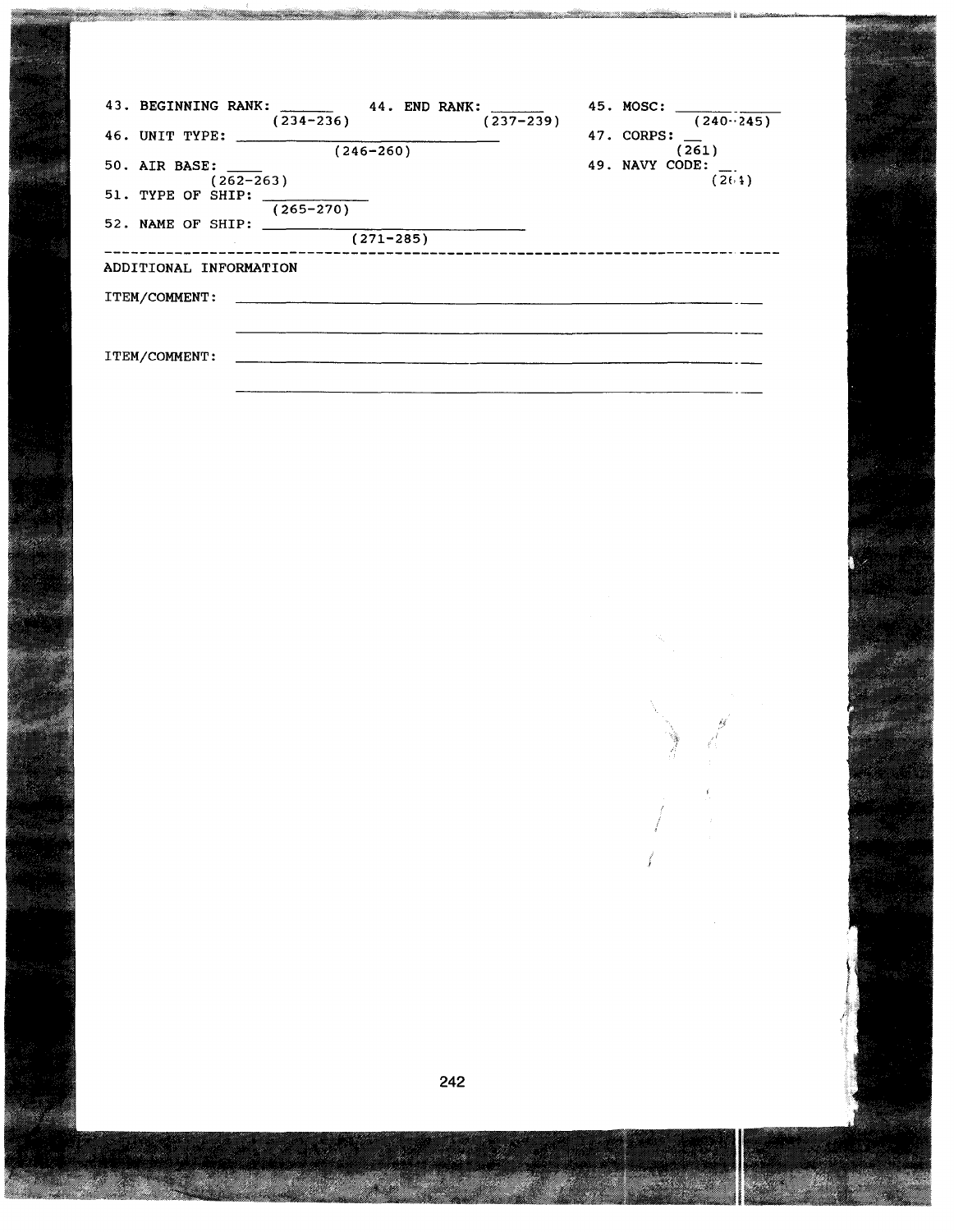SELECTED CANCERS STUDY ABSTRACTION FORM, CONTINUATION PAGE CDC ID: VIETNAM SERVICE ֧֪֦֪֦֖֧֦ׅ֪֦֖֧֝֟֝֟֟֝֬֝֟֟֝֬֝֝֬֝֟֩֝֬֝֬֝֬֝֟֓֝֬֝֝֬ (ASSIGNMENT 04) (ASSIGNMENT 04)<br>
53. FROM  $\frac{MN}{MM}$  DD YY 54. TO  $\frac{MN}{MM}$  DD YY (286-291) (292-297) (286–291)<br>57. MOSC: SEGINNING RANK: \_\_\_\_\_\_\_ 56. END RANK: \_\_\_\_\_\_\_\_ 57. MOSC: \_\_\_\_\_\_\_\_\_\_\_\_\_ ANK:  $(298-300)$  56. END RANK: 57. MOSC:  $(301-303)$  59. CORPS:  $(304-309)$ 58. UNIT TYPE:  $\frac{255 - 555}{(310 - 324)}$  59. CORPS:  $\frac{1}{(322)}$  $(310-324)$  (32: )<br>61. NAVY CODE: 60. AIR BASE:  $(326-327)$  (326)  $(326-327)$  (328) 62. TYPE OF SHIP: (329-334) 63. NAME OF SHIP: \_\_\_\_\_\_\_  $(335-349)$ -----------------------------------(ASSIGNMENT 05)<br>  $64. \text{ FROM} \longrightarrow_{\text{MM}} \text{DD} \longrightarrow_{\text{YY}}$ <br>
(350-355) (356-361)<br>
(356-361) (356-361)<br>
(356-361) (356-361) (356-361) (356-361) (356-361) (ASSIGNMENT 05) MM DD<br>
(356-361)<br>
PANK: 68. MOSC: (58-373)  $(374-388)$ <br>  $(385)$ <br>  $(385)$ <br>  $(385)$ <br>  $(385)$ <br>  $(385)$ <br>  $(385)$ <br>  $(385)$ 69. UNIT TYPE: 70. CORPS: 71. AIR BASE:  $(390-391)$  72. NAVY CODE:  $(392)$  $(390-391)$  (392) 73. TYPE OF SHIP: (393-398) 74. NAME OF SHIP:  $\overline{\phantom{a} \phantom{a}}$  $(399-413)$  $\begin{array}{ccc} \texttt{(ASSIGNMENT 06)} \\ \texttt{(ASSIGNMENT 06)} \\ \texttt{75. FROM} & \texttt{DM} & \texttt{DD} & \texttt{YY} \\ \texttt{(414-419)} & & \texttt{(420-425)} \\ \texttt{77. BEGINNING RANK:} & \texttt{78. END RANK:} & \texttt{79. MOSC:} \end{array}$  $(ASSIGNMENT 06)$ <br>75.  $FROM 2222$ (438-452) (438-452)<br>
(438-452) (438-452)<br>
(45: )<br>
(45: )<br>
(45: )<br>
(45: )<br>
(45: )<br>
(45: )<br>
(45: )  $(426-428)$   $(429-431)$   $(432-437)$ 80. UNIT TYPE: 81. CORPS: 82. AIR BASE: 83. NAVY CODE:  $(454-455)$  (456) 84. TYPE OF SHIP: (457-462) 85. NAME OF SHIP:  $(463 - 477)$ (ASSIGNMENT 07)<br>
86. FROM  $\frac{MN}{MM}$  DD YY 87. TO  $\frac{MN}{MM}$  DD YY<br>
(478-483) (484-489)<br>
88. BEGINNING RANK: 89. END RANK: 90. MOSC:  $(490-492)$   $(493-495)$   $(496-501)$  $(502-516)$ <br>  $(502-516)$ <br>  $(51'')$ <br>  $94. NAVY CODE$ 91. UNIT TYPE: 92. CORPS: 93. AIR BASE:  $(518-519)$  94. NAVY CODE (520)  $(518 - 519)$ 

ENEZ I DEZARTATURKOAK ERRE